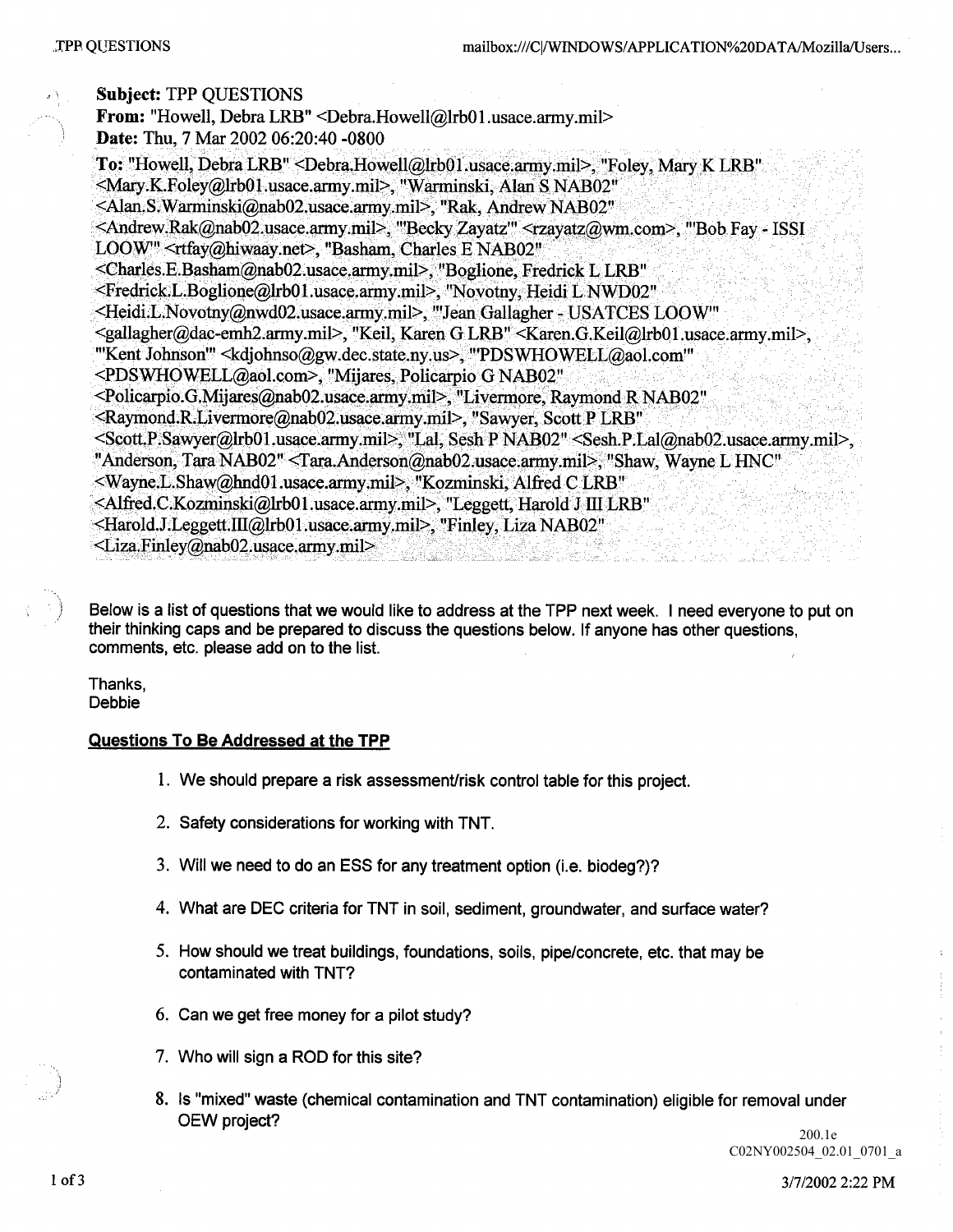9. How explosive is the stuff we are finding on site? Is there a real risk of injury???

The percent TNT found onsite has ranged from below 10% to as high as 99.5% and has been found in all shapes and sizes

- 10. What methods did they use to collect and analyze the TNT samples during RI by Acres, Radian's work, EA RI, Sevenson's work? (analytical method and collection method) Was an explosive expert present during RI sampling (either Acres or EA?)
- 11. Why didn't the original INPR have an OEW project?
- 12. Have we definitely established that the EE/CA for this IRA was sent out for public review?
- 13. Why wasn't an Action Memorandum prepared for the TNT IRA?
- 14. Have we ever checked any of the other lines on site for TNT? Have we ever checked to see if the sewer line, which ran to the river, had TNT in it?
- 15. Were WWTP lines ever sampled for RAD?
- 16. How can we design our sampling program to make sure we find any hotspots of TNT?
- 17. Have we rechecked test pit areas where they had liquid spills for crystals?

Not to my knowledge unless EA did this past summer

- 18. What sort of safety precautions should contractors (us or NFSS, or CWM) use when working near possible TNT contamination
- 19 If we have chemical waste mixed with TNT waste is biotreatment still feasible
- 20. Is any GW near the pipe contaminated?
- 21 The history reports state that the TNT lines were flushed with caustic solution during closure of the TNT plan. What would this do to TNT (chemical reactions, affect stability, etc)?
- 22. What was the acid waste line used for?
- 23. Has the public ever had ANY input or comments on what we are doing with the TNT on site? We should include potential public relations disasters in our risk assessment/risk control document
- 24. Do we screen TNT soil for RAD? Should we sample for RAD prior to disposal?
- 25. We should talk about the criteria used when developing a ROD to see which solution best meets each criteria
- 26. Do we currently have enough information to do a risk assessment? Is TNT line considered in current SOW for risk screen (being done in-house?)?
- 27. General schedule and cost of our plan of action.

 $\begin{aligned} \frac{1}{2} \left( \begin{array}{ccc} 1 & 0 & 0 & 0 & 0 \\ 0 & 1 & 0 & 0 & 0 \\ 0 & 0 & 0 & 0 & 0 \\ 0 & 0 & 0 & 0 & 0 \\ 0 & 0 & 0 & 0 & 0 \\ 0 & 0 & 0 & 0 & 0 \\ 0 & 0 & 0 & 0 & 0 \\ 0 & 0 & 0 & 0 & 0 \\ 0 & 0 & 0 & 0 & 0 \\ 0 & 0 & 0 & 0 & 0 \\ 0 & 0 & 0 & 0 & 0 \\ 0 & 0 & 0 & 0 & 0 \\ 0 & 0 & 0 & 0 & 0 \\ 0 &$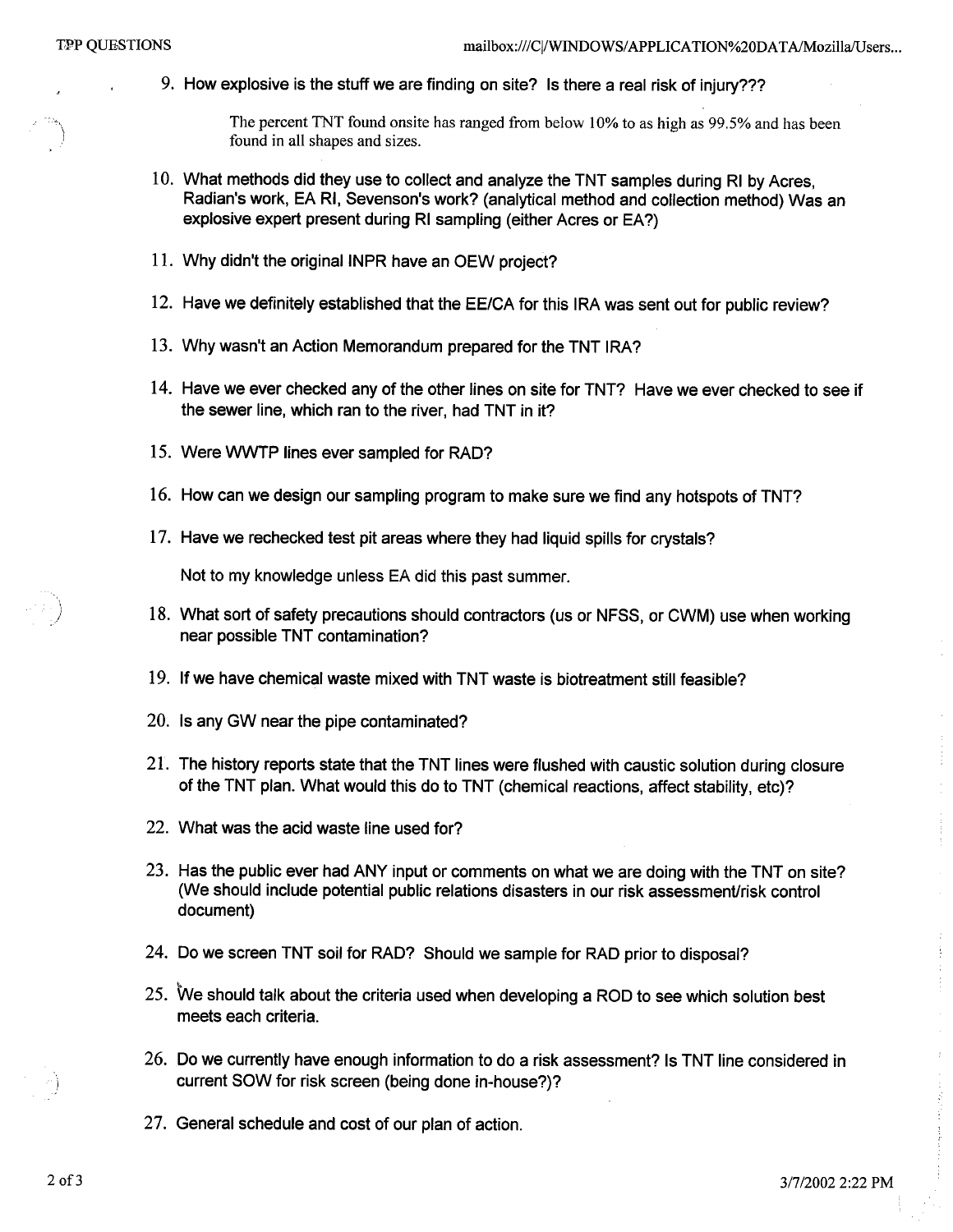28. Acquisition plan

- 29. Value engineering study necessary????
- 30. Have we done an adequate RI on this area (as described in CERCLA)?
- 31. We should compile lessons learned from IRAs
- 32. What are the key assumptions and constraints we are making and using for this project?
- 33. Can Karen do a preliminary risk assessment based on our RI and IRA sample results?
- 34. What is toxicity of TNT (health and eco)?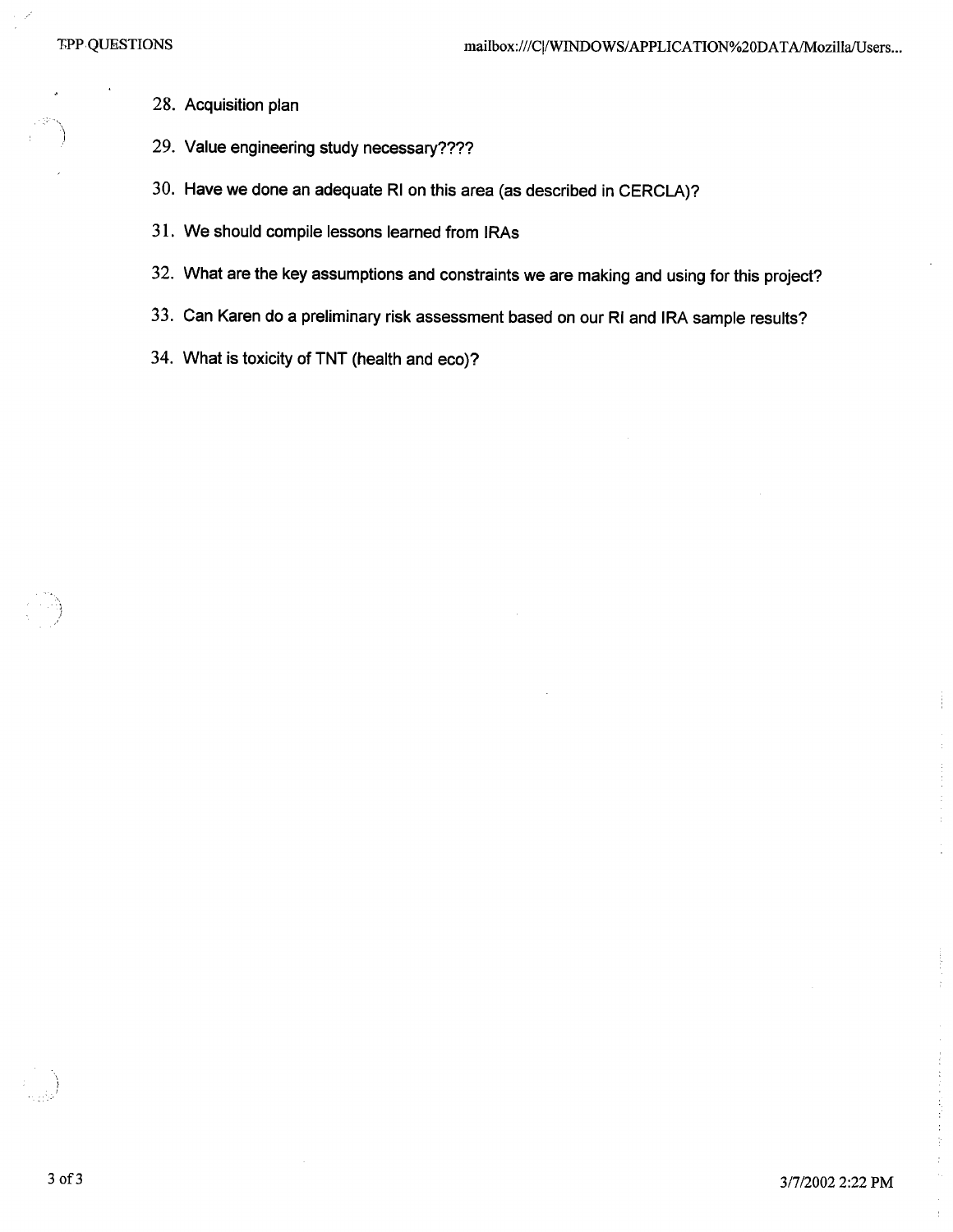Oct. 17 2001 07:10PM P1 FAX NO. : FROM:  $\overline{\mathbf{1}}$ Mar. 07 2002 04:20PM P1 PHONE NO. : 2562477830 FROM: 15SILMO mailbox:///C//WINDOWS/APPLICATION%20DATA/Mozilla/Users... TPP QUESTIONS **Subject: TPP QUESTIONS** From: "Howell, Debra LRB" <Debra towell@irb01.usacc.army.mil> Cam may Date: Thu, 7 Mar 2002 06:20:40 -0800 To: "Howell, Debra LRB" Octra Howell@hoot ussice arrow only Train Mary & LRB <Mary.K.Foley@kro01.usace.army.mil>, "Warminski, Alan & MAB02" <Alan.S.Warminski@nab02.usace.army.mil>, "Rak, Andrew NAB02" <Andrew.Rak@nab02.usace.army.mil>, "Becky Zayatz" <tzayatz@wm.com>, "Beb Fay TS OL LOOW" <tfay@hiwaay.net>, "Basham, Charles E NAB02" <Charles E.Basham@uab02.usace.army.mil> Boglione, Fredrick LLRB\* <Fredrick.L.Boglione@trb01.usace.army.mil>. "Novotny, Heidl L.NWD02 <Heidi L.Novomy@nwd02.usace.army.mil>, "Jean Gallagher - USATCES LOOW") <sallagher@dec-emh2.smy.mil>, "Keil, Karen G LRB" <Karen G Keil@lrb0) usace.army.mil> "Kent Johnson" Skaloimsovagov dez state ny us> "PDSWHOWFLL ago1.com" <PDSWHOWELL@noLcom> "Mijares, Policarpio G NAB02 Policarnova Milares @nae02 issue armyamD TExernicee Raymond R NAB02 Raymond Rinverrinc@rab02 usec array ful>. Sawyer Scott PLRB Scott P. Sawyer Olmu! usace armword> Tal Nesh P. N.4B02" < Seah P. Lai@mab02.usace army.mil> Anderson Tara NAB2 Then Anderson@nab92 usace amy mil> 8haw Wayne L HNC\* Wayne I Shaw glindfl issectarily in a Kozminski, Alfred CLRB <Alfred C.Kozminski@iro01.usace.arm/.mil> Leggett, Harold J III LRB <Haroid Jieggett Hi@irb0 bsace army mil> Finley, Liza NAB02\* Probably of the South of the South of the South of the Send to the Send to the Send to the Send to the Send to <Liza Finley@nab02.usace.army.mil> Below is a list of questions that we would like to address at the TPP next week. I need everyone to put on their thinking caps and be prepared to discuss the questions below. If anyone has other questions, comments, etc. please add on to the list. Thanks,  $\vec{\tau}$ COMMENTS Debbie Questions To Be Addressed at the TPP 1. We should prepare a risk assessmentirisk control table for this project. 2. Safety considerations for working with TNT. LEVEL C PDE, MON SPARICING, TOOLS DECOM. 3. Will we need to do an ESS for any treatment option (i.e. biodeg?)? Moul C And You SETTLE only TRESPT MENT OPTION WHEN YOU don't KNOW ALOW MUCH + WHERE It Is LOCATED. 4. What are DEC criteria for TNT in soil, sediment, groundwater, and surface water? 5. How should we treat buildings, foundations, soils, pipe/concrete, etc. that may be contaminated with TNT? FIRST, UNDERSTAND THAT TNT WAS IN A LIQUID FORM AND CONDITIONS WAS MIGHTED IN UNDER AND ARRIVED 27AUCTUBE 2e CHEMICALLY STATION. 7. Who will sign a ROD for this site? 8. Is "mixed" waste (chemical contamination and TNT contamination) eligible for removal under DEW project? YES, BERALLE OVEN TIME THE TAIT AMS BEEN TRANSFORMED INTO SOLIDE (CRYSTALINE) PRODUCT. SEE TO USALMY REPORT, THIS WILL ACCOUNT FOR THE DIFFERENT  $1 of 3$ 3/7.2002 2:41 PM LAYERS OF PRODUCT IN THE PIPE. BOG REMEMBER, SOME OF THE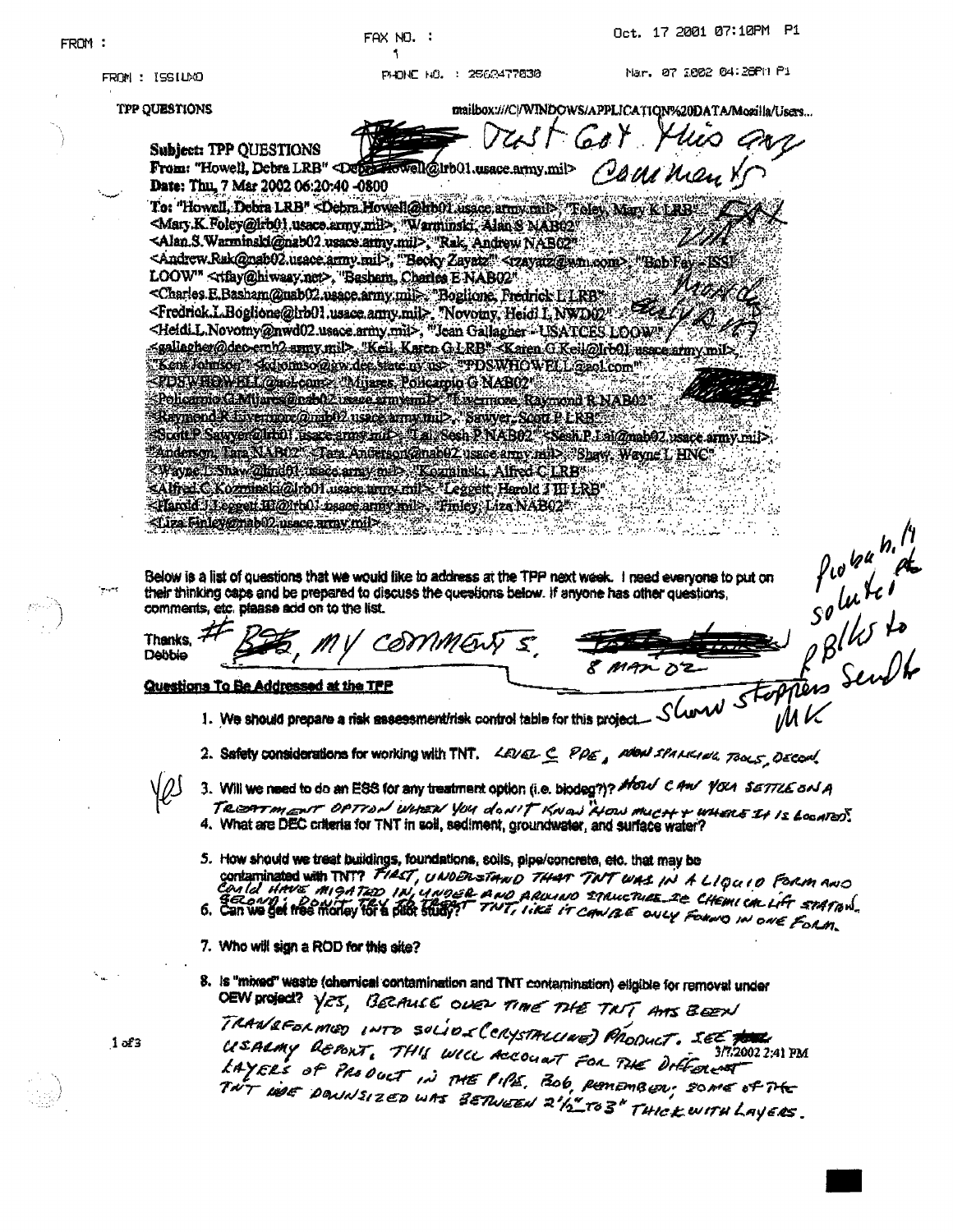FAX NO. :

Oct. 17 2001 07:12PM P3

PHONE NO. : 2562477330

mailbox:///C/WINDOWS/APPLICATION%20DATA/Mozilla/Users...

9. How explosive is the stuff we are finding on site? Is there a real risk of injury???

The percent TNT found onsite has ranged from below 10% to as high as 99.5% and has been found in all shapes and sizes. 740 Solio TWT PRODUCT 15 99.5% IN ZOME

- AREPAS. WHY KEEP ASKING THE EMME QUESTION WHEN THE IS ON IT ARY  $\not\!\!R$   $\not\!\!E^{\mathcal L}$ Radian's work, EA RI, Sevenson's work? (analytical method and collection method) Was an explosive expert present during RI sampling (either Asres or EA?)
- 11. Why didn't the original INPR have an OEW project?  $\theta \sim 0$   $\theta$   $\ll$   $\epsilon$   $\approx 0$   $\pi$   $\sim$   $\pi$   $\sim$   $\pi$   $\sim$   $\pi$ A MANUFACTURING PIATT.
- 12. Have we definitely established that the EE/CA for this IRA was sent out for public review?

13. Why wasn't an Action Memorandum prepared for the TNT IRA?

 $wu'$  Be 14. Have we ever checked any of the other lines on site for TNT? Have we ever checked to see if the server line, which ran to the river, had TNT in it? According. To This Historican DetA ( NO ON VERY LIMITED AT SOME LOCATIONS, WE WERE NEVER AGKED TO CHECK THE

- 15. Were WWTP lines ever sampled for RAD? CHEMICAL WALTER LINE 7HAT SEVELS AN LEARNED.
- 16. How can we design our sampling program to make sure we find any hotspots of TNT?
- THE EACH MEA STEP BY STEP CHECK THE SURVEY TEST PIT BELOW SURFACE. NO ACCORDING TO HISTORICAL DATA PASSIORS, NO EXPLOSIVE Not to my knowledge unless EA did this past summer. Falsoanez WERE ON SITE. ROL WITH REVERSE COULD BE LARGE CHULKS OF THE THE AND ALBIAN PROCESSING EDUIN
- 18. What sort of safety precautions should contractors (us or NFSS, or CWM) use when working near possible TNT contamination? AVOID THE AREAS, CONTAINING TOT THE THE
- 19. If we have chemical waste mixed with TNT waste is biotreatment still feasible? ND, IT WILL TAKE DIFFOLIOF BIO MED, FOL EACH, SMPLE ONE AMHT KILL THE
- 20. Is any GW near the pipe contaminated? **ANSX OTHER.**
- 21. The history reports state that the TNT lines were flushed with caustic solution during closure of the TNT plan. What would this do to TNT (chemical reactions, affect stability, stc)? IT STATES THAT IT DID NOTHING ! AND THAT IT MAY HAVE CONCRE.
- 22. What was the acid waste line used for? IN MANY MARS
- 23. Has the public ever had ANY input or comments on what we are doing with the TNT on site? (We should include potential public relations disasters in our risk assessment/risk control document)
- 24. Do we screen TNT soil for RAD? Should we sample for RAD prior to disposal?
- 25. We should talk about the criteria used when developing a ROD to see which solution best meets each criteria.
- 26. Do we currently have enough information to do a risk assessment? Is TNT line considered in CUTTER SOW for fisk screen (being done in house?)? NOT & JUST THE TWIT LINE,
- 27. General schedule and cost of our plan of action. WITH TAT.

3/7/2002 2:41 PM

**2 of 3**